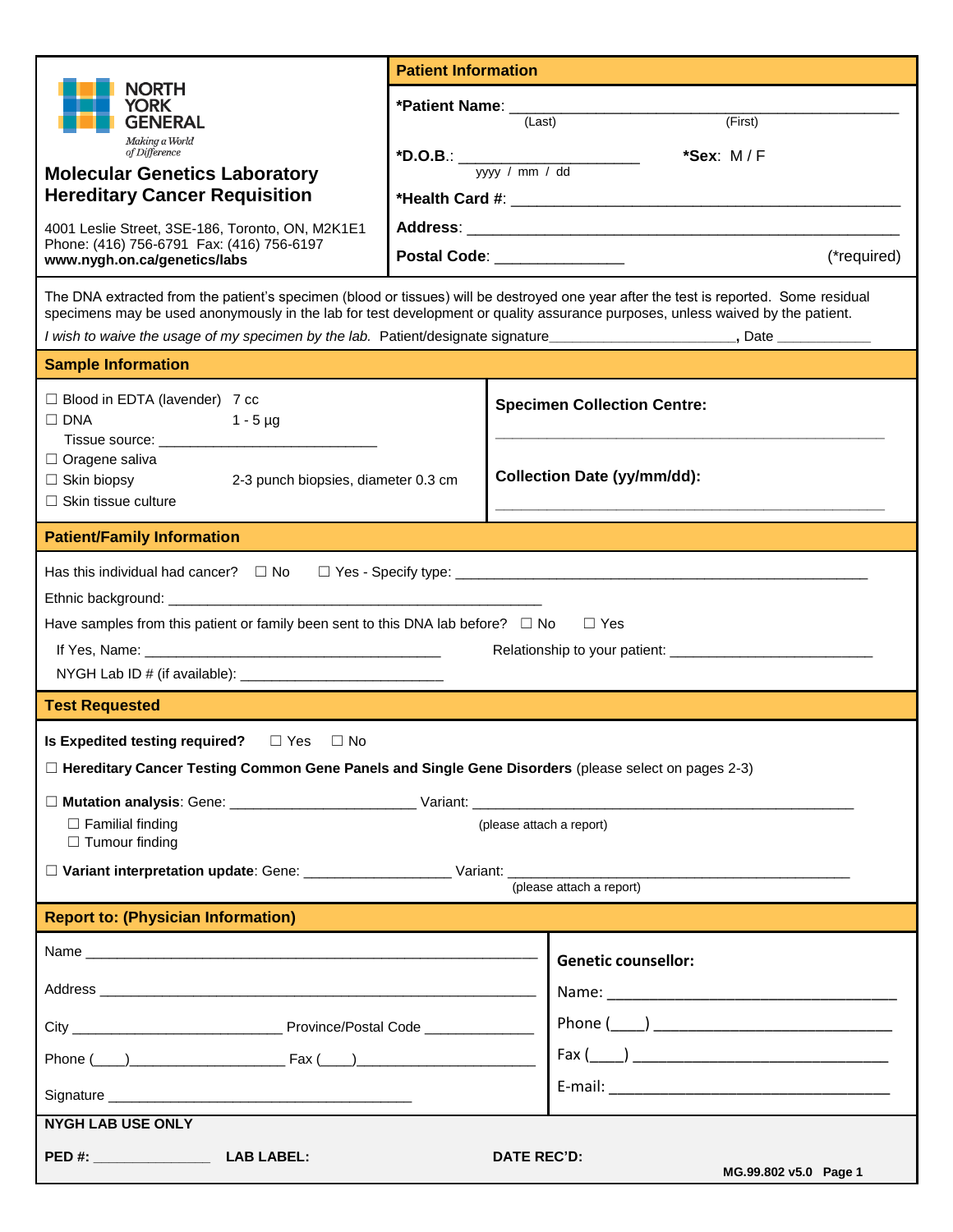

 **Patient name: \_\_\_\_\_\_\_\_\_\_\_\_\_\_\_\_\_\_\_\_\_\_\_\_\_\_\_\_\_\_\_\_\_\_\_\_\_\_\_\_\_\_\_\_\_\_\_**

 **D.O.B.: \_\_\_\_\_\_\_\_\_\_\_\_\_\_\_\_\_\_\_\_\_\_\_\_\_\_**

**Hereditary Cancer Testing Common Gene Panels** (sequencing and deletion/duplication) \*\*\*\*\*\*\*\*\*\*\*\*\*\*\*\*\*\*\*\*\*\*\*\*\*\*\*\*\*\* **Panels # Genes Gene(s)** □ Hereditary Breast/Ovarian/Prostate Cancer LAB CODE: HBOPC 19 ATM, BARD1, BRCA1, BRCA2, BRIP1, CDH1, CHEK2, EPCAM\*, HOXB13 (G84E), MLH1, MSH2, MSH6, PALB2, PMS2, PTEN, RAD51C, RAD51D, STK11, TP53 □ Hereditary Endometrial Cancer LAB CODE: HENDOCA 10 BRCA1, BRCA2, EPCAM\*, MLH1, MSH2, MSH6, PMS2, POLD1, POLE, PTEN ☐ Hereditary GI (Lynch syndrome, Gastric, Pancreas, Polyposis) Cancer LAB CODE: HGICA 28 APC, ATM, BMPR1A, BRCA1, BRCA2, CDH1, CDKN2A, CHEK2, CTNNA1, EPCAM\*, GREM1, MLH1, MLH3, MSH2, MSH3, MSH6, MUTYH, NTHL1, PALB2, PMS2, POLD1, POLE, PTEN, SDHB, SDHD, SMAD4, STK11, TP53 □ Lynch Syndrome LAB CODE: LYNCH 5 EPCAM\*, MLH1, MSH2, MSH6, PMS2 □ Gastric Cancer LAB CODE: GASTCA 17 APC, ATM, BRCA1, BRCA2, CDH1, CTNNA1, EPCAM\*, MLH1, MSH2, MSH6, PALB2, PMS2, SDHB, SDHD, SMAD4, STK11, TP53 □ Pancreatic Adenocarcinoma LAB CODE: PANCA 12 ATM, BRCA1, BRCA2, CDKN2A, EPCAM\*, MLH1, MSH2, MSH6, PALB2, PMS2, STK11, TP53  $\Box$  Polyposis LAB CODE: FP 18 APC, BMPR1A, EPCAM\*, GREM1, MLH1, MLH3, MSH2, MSH3, MSH6, MUTYH, NTHL1, PMS2, POLD1, POLE, PTEN, SMAD4, STK11, TP53 □ Familial Gastrointestinal Stromal Tumour LAB CODE: GISCA 7 KIT, PDGFRA, SDHA, SDHAF2, SDHB, SDHC, SDHD □ Familial Melanoma LAB CODE: MELAN 7 BAP1, BRCA2, CDK4, CDKN2A, MITF (E318K), POT1, PTEN □ Familial Renal Cancer LAB CODE: RENCA 15 BAP1, FH, FLCN, MET, MITF (E318K), PTEN, SDHA, SDHAF2, SDHB, SDHC, SDHD, TP53, TSC1, TSC2, VHL  $\Box$  Hereditary Pheochromocytoma and Paraganglioma LAB CODE: PGL **FH, MAX, MEN1, NF1, RET, SDHA, SDHAF2, SDHB, SDHC, SDHD,** TMEM127, VHL ☐ CNS Tumour LAB CODE: CNSC 20 APC, EPCAM\*, LZTR1, MLH1, MSH2, MSH6, NF1, NF2, PMS2, POLE, POT1, PTCH1, PTEN, SMARCB1, SMARCE1, SUFU, TP53, TSC1, TSC2, VHL □ Soft Tissue Sarcoma LAB CODE: SFTTISCA  $12$  APC, ATM, BRCA1, BRCA2, CHEK2, EPCAM\*, MLH1, MSH2, MSH6, NF1, PMS2, TP53 ☐ Comprehensive Cancer Panel LAB CODE: COMPCA 76 AIP, APC, ATM, AXIN2, BAP1, BARD1, BMPR1A, BRCA1, BRCA2, BRIP1, CDC73, CDH1, CDK4, CDKN1B, CDKN2A, CHEK2, CTNNA1, DICER1, EGFR (T790M, V834I, V769M), EGLN1, EPCAM\*, EXT1, EXT2, FH, FLCN, GALNT12, GREM1, HOXB13 (G84E), KIT, LZTR1, MAX, MEN1, MET, MITF (E318K), MLH1, MLH3, MSH2, MSH3, MSH6, MUTYH, NBN, NF1, NF2, NTHL1, PALB2, PDGFRA, PMS2, POLD1, POLE, POT1, PRKAR1A, PTCH1, PTEN, RAD51C, RAD51D, RB1, RECQL, RET, RNF43, RPS20, SDHA, SDHAF2, SDHB, SDHC, SDHD, SMAD4, SMARCA4, SMARCB1, SMARCE1, STK11, SUFU, TMEM127, TP53, TSC1, TSC2, VHL

**NYGH LAB LABEL:**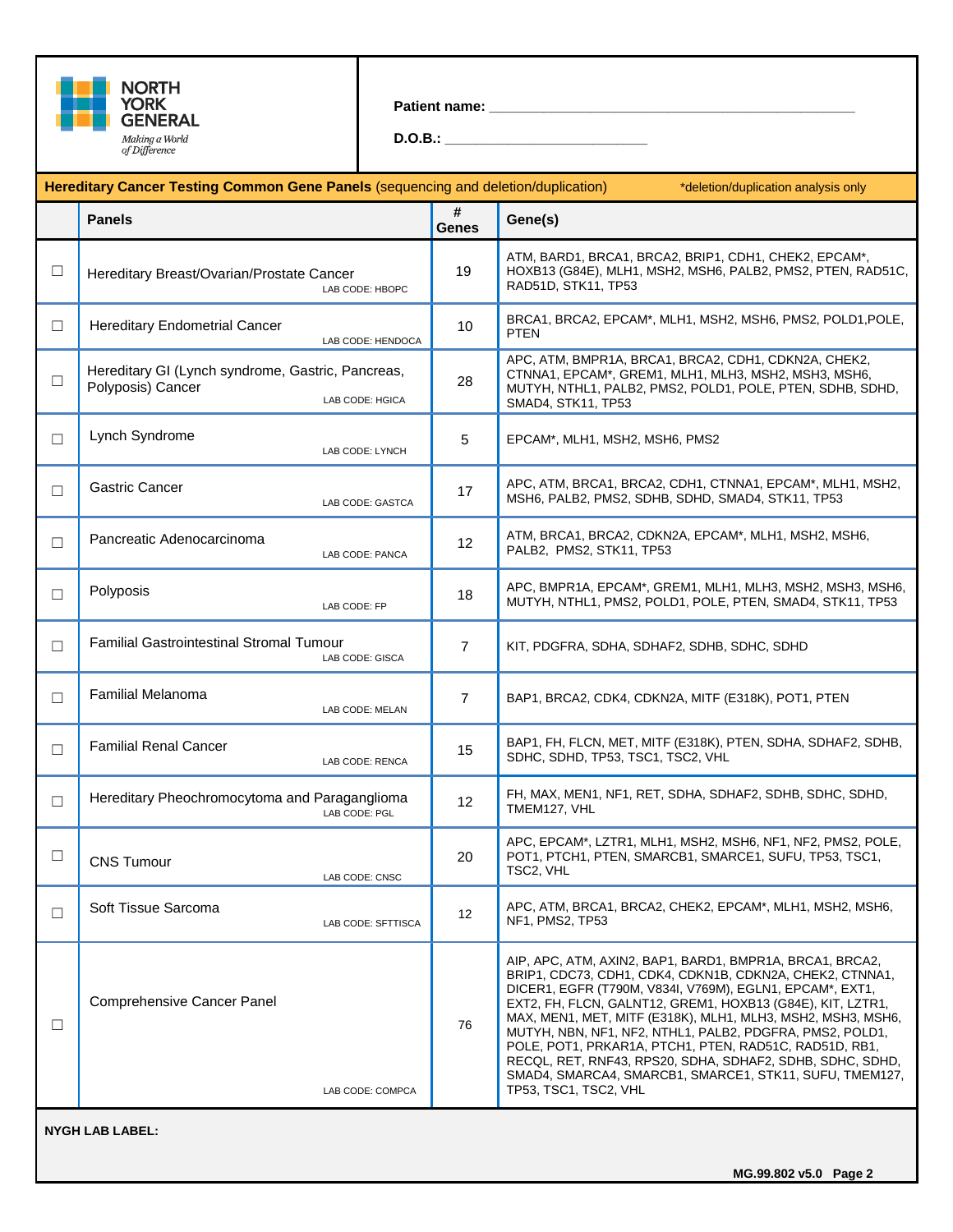

 **Patient name: \_\_\_\_\_\_\_\_\_\_\_\_\_\_\_\_\_\_\_\_\_\_\_\_\_\_\_\_\_\_\_\_\_\_\_\_\_\_\_\_\_\_\_\_\_\_\_**

 **D.O.B.: \_\_\_\_\_\_\_\_\_\_\_\_\_\_\_\_\_\_\_\_\_\_\_\_\_\_**

|        | <b>Small Panels and Single Gene Syndromes</b>                    |                    |                   |                                                                                                                                                                                 |  |  |  |
|--------|------------------------------------------------------------------|--------------------|-------------------|---------------------------------------------------------------------------------------------------------------------------------------------------------------------------------|--|--|--|
|        | <b>Panels</b>                                                    |                    | #<br><b>Genes</b> | Gene(s)                                                                                                                                                                         |  |  |  |
| $\Box$ | Ashkenazi Jewish Panel                                           | LAB CODE: AJF      | $\overline{7}$    | APC (c.3920T>A), BRCA1 (c.68_69del; c.5266dup), BRCA2 (c.5946del),<br>CHEK2 (c.1283C>T), GREM1 (40 kb upstream dup),<br>MSH2 (c.1906G>C), MSH6 (c.3959_3962del; c.3984_3987dup) |  |  |  |
| $\Box$ | AXIN2-related Attenuated Familial Adenomatous Polyposis          | LAB CODE: AXIN2FAP | $\mathbf{1}$      | AXIN <sub>2</sub>                                                                                                                                                               |  |  |  |
| $\Box$ | BAP1 Tumour Predisposition Syndrome                              | LAB CODE: BAP1TP   | $\mathbf{1}$      | BAP1                                                                                                                                                                            |  |  |  |
| $\Box$ | Birt-Hogg-Dube Syndrome                                          | LAB CODE: BHD      | $\mathbf{1}$      | <b>FLCN</b>                                                                                                                                                                     |  |  |  |
| □      | Carney Complex                                                   | LAB CODE: CARNEY   | 1                 | PRKAR1A                                                                                                                                                                         |  |  |  |
| □      | Familial Adenomatous Polyposis<br>(consider ordering with MUTYH) | LAB CODE: FAP      | 1 or 2            | <b>APC</b><br>$\Box$ Add MUTYH                                                                                                                                                  |  |  |  |
| $\Box$ | <b>DICER-associated Syndrome</b>                                 | LAB CODE: DICER    | $\mathbf{1}$      | DICER1                                                                                                                                                                          |  |  |  |
| $\Box$ | <b>Dysplastic Nevus Syndrome</b>                                 | LAB CODE: DNS      | $\overline{2}$    | CDK4, CDKN2A                                                                                                                                                                    |  |  |  |
| $\Box$ | Familial Isolated Pituitary Adenoma                              | LAB CODE: FIPA     | $\mathbf{1}$      | AIP                                                                                                                                                                             |  |  |  |
| $\Box$ | Hereditary Hyperparathyroidism                                   | LAB CODE: HHPT     | 2                 | CDC73, MEN1                                                                                                                                                                     |  |  |  |
| $\Box$ | Hereditary Leiomyomatosis and Renal Cell Cancer                  | LAB CODE: LEIOM    | $\mathbf{1}$      | <b>FH</b>                                                                                                                                                                       |  |  |  |
| □      | Hereditary Lung Cancer                                           | LAB CODE: HLCA     | $\mathbf{1}$      | EGFR: T790M; V834I; V769M                                                                                                                                                       |  |  |  |
| $\Box$ | Li-Fraumeni Syndrome                                             | LAB CODE: LIFRAU   | 1                 | <b>TP53</b>                                                                                                                                                                     |  |  |  |
| $\Box$ | MEN1 Syndrome                                                    | LAB CODE: MEN1     | $\overline{2}$    | CDKN1B, MEN1                                                                                                                                                                    |  |  |  |
| □      | Multiple Endocrine Neoplasia Type 2                              | LAB CODE: MEN2     | $\mathbf{1}$      | <b>RET</b>                                                                                                                                                                      |  |  |  |
| $\Box$ | Neurofibromatosis Type 1                                         | LAB CODE: NF1      | $\mathbf{1}$      | NF <sub>1</sub>                                                                                                                                                                 |  |  |  |
| $\Box$ | Gorlin Syndrome (Nevoid Basal Cell Carcinoma Syndrome)           | LAB CODE: GORL     | 2                 | PTCH1, SUFU                                                                                                                                                                     |  |  |  |
| $\Box$ | Nijmegen Breakage Syndrome                                       | LAB CODE: NBS      | 1                 | <b>NBN</b>                                                                                                                                                                      |  |  |  |
| $\Box$ | Peutz-Jeghers Syndrome                                           | LAB CODE: PEUTZ    | $\mathbf{1}$      | STK11                                                                                                                                                                           |  |  |  |
| $\Box$ | <b>PTEN Hamartoma Tumour Syndrome</b>                            | LAB CODE: PHTS     | 1                 | <b>PTEN</b>                                                                                                                                                                     |  |  |  |
| □      | Rare Polyposis Genes                                             | LAB CODE: RPOLYP   | $\overline{2}$    | GALNT12, RPS20                                                                                                                                                                  |  |  |  |
| $\Box$ | Retinoblastoma                                                   | LAB CODE: RB       | 1                 | RB <sub>1</sub>                                                                                                                                                                 |  |  |  |
| □      | Rhabdoid Predisposition Syndrome                                 | LAB CODE: RTPS     | $\overline{2}$    | SMARCA4, SMARCB1                                                                                                                                                                |  |  |  |
| $\Box$ | Schwannomatosis                                                  | LAB CODE: SHWAN    | 3                 | LZTR1, NF2, SMARCB1                                                                                                                                                             |  |  |  |
| $\Box$ | Sessile Serrated Polyposis Cancer Syndrome                       | LAB CODE: SSPCS    | $\mathbf{1}$      | RNF43                                                                                                                                                                           |  |  |  |
| $\Box$ | Small Cell Carcinoma of the Ovary, Hypercalcemic Type            | LAB CODE: SCCOHT   | $\mathbf{1}$      | SMARCA4                                                                                                                                                                         |  |  |  |
| $\Box$ | <b>Tuberous Sclerosis</b>                                        | LAB CODE: TS       | $\overline{2}$    | TSC1, TSC2                                                                                                                                                                      |  |  |  |
| □      | Von Hippel-Lindau Syndrome                                       | LAB CODE: VHL      | $\mathbf{1}$      | VHL                                                                                                                                                                             |  |  |  |

**NYGH LAB LABEL:**